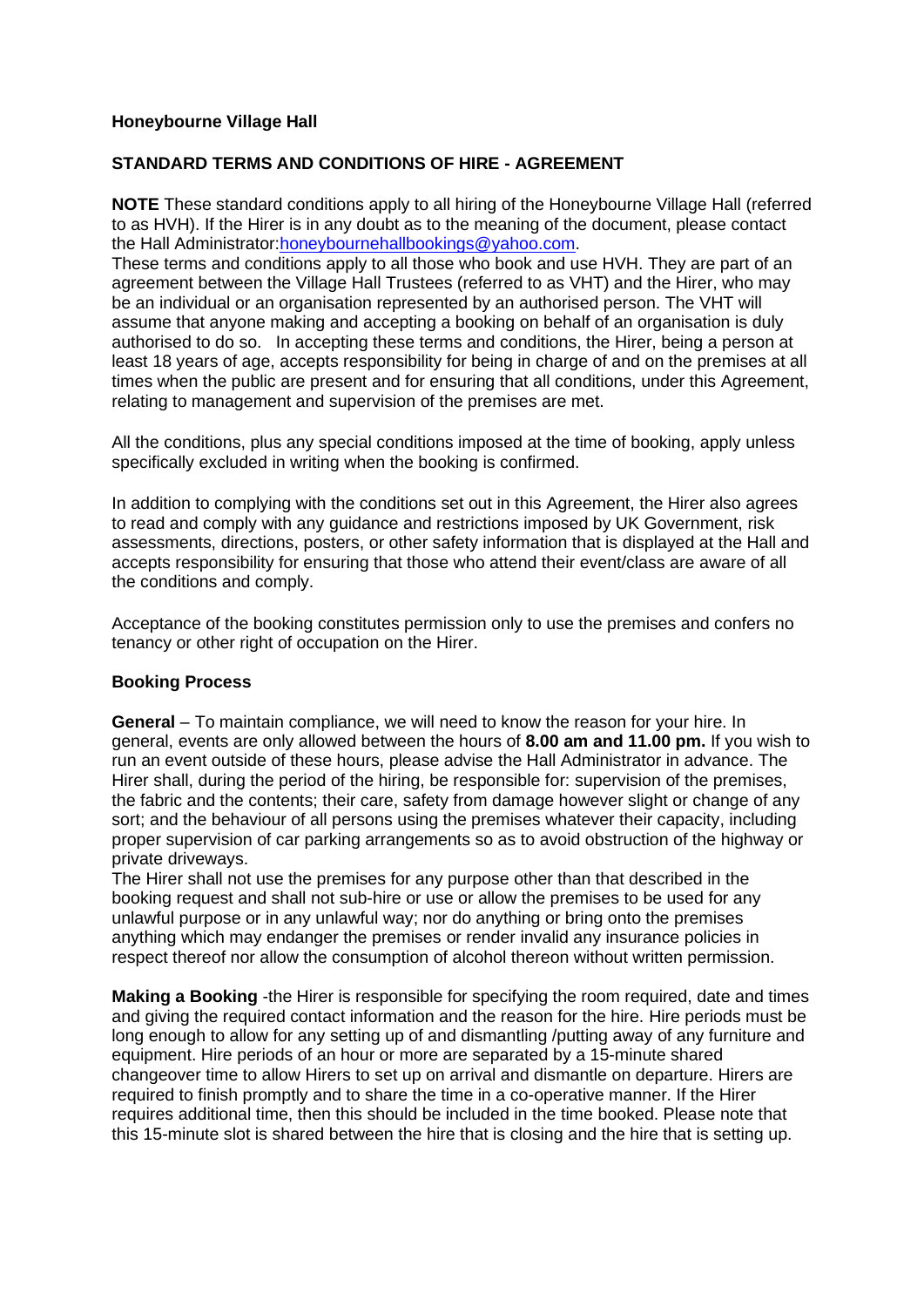Hires for events such as parties, weddings etc will be charged at the rate for exclusive use. There is no charge for use of the kitchen for serving tea/coffee with cake but use of the kitchen for serving meals is chargeable.

Current hire rates are available from the Hall Administrator. Security/damage deposits may be charged at the discretion of the Hall Administrator.

**Booking Acceptance** -The Hall Administrator is responsible for reviewing the request for hire and advising acceptance or otherwise. We regret that we cannot accept bookings for parties for ages 14-21, or bookings for hen/stag parties due to concerns around the level of damage and nuisance caused by such events.

**Invoicing** - Hirers will receive an invoice with payment instruction. For some hires, payment is required in full before the access key code is provided and the event can take place. Once the payment has been received, the booking is confirmed. Our invoices contain payment instructions. For regular hirers who are billed retrospectively, we reserve the right to charge a late payment fee of £10 on invoices that remain unpaid 30 days after invoice date.

**Accessing the Hall -** The key collection process will be confirmed by the Hall Administrator once payment is received. If the key is not returned as requested, a charge of £40 may be deducted from the deposit. No individual keys will be provided to Hirers.

**End of hire -** The Hirer is responsible for leaving the premises and surrounding area in a clean and tidy condition, with all equipment, crockery and utensils cleaned and put away; lights, taps, equipment etc all turned off; all tabletops and kitchen surfaces wiped; furniture etc which has been moved returned to their storage place; floor swept/vacuumed (DO NOT USE WATER/MOP THE FLOOR!); all rubbish removed and placed in the appropriate wheelie bin; all windows closed; and the building itself secured and the alarm set (unless otherwise directed). If the wheelie bins are full, then please take the excess waste with you – do not leave the bins overflowing or leave rubbish next to the bin. Do not dispose of waste cooking oil or grease down the sink. Any failure of equipment belonging to the Hall must be reported as soon as possible. **We ask for your full co-operation with these requests.** If the Hirer does not leave the Hall in a clean and tidy condition, the VHT shall be at liberty to make an additional charge. Any cleaning required will be charged at the current rate per hour. The decision of the VHT is final.

**Deposits and damage–** The VHT wish to keep the Hall to the current high standard and reserve the right to include a deposit charge for a booking. Current deposit rates are available from the Hall Administrator. The Hall Administrator may advise the Hirer that an inspection will be carried out at the close of their hire by two representatives of the VHT to check the premises/equipment for cleanliness or any damage. The Hirer is responsible for making good or paying for repairs following any damage (including accidental damage) to the premises or to the fixtures, fittings, or contents, and for any loss of the contents during the period of their hire. This includes damage to the structure, floor, interior walls, and doors of the Hall as well as damage to the electrical and water systems, fire extinguishers etc. The Hirer must obtain approval from the Hall Administrator prior to making plans for any rectification and if the Hirer wishes to obtain a quote for rectification work, this must be provided within 2 working days of the hire date with a prompt date for the rectification, otherwise the VHT will obtain their own quote and will charge the Hirer accordingly. The decision of the VHT is final. Returnable deposits will be returned promptly, less any deductions.

**Cancellation -** The VHT will be reasonably flexible in relation to modifications, postponements and cancellations made by the Hirer due to changes in circumstance but reserve the right to make cancellation charges. The maximum cancellation charge is the cost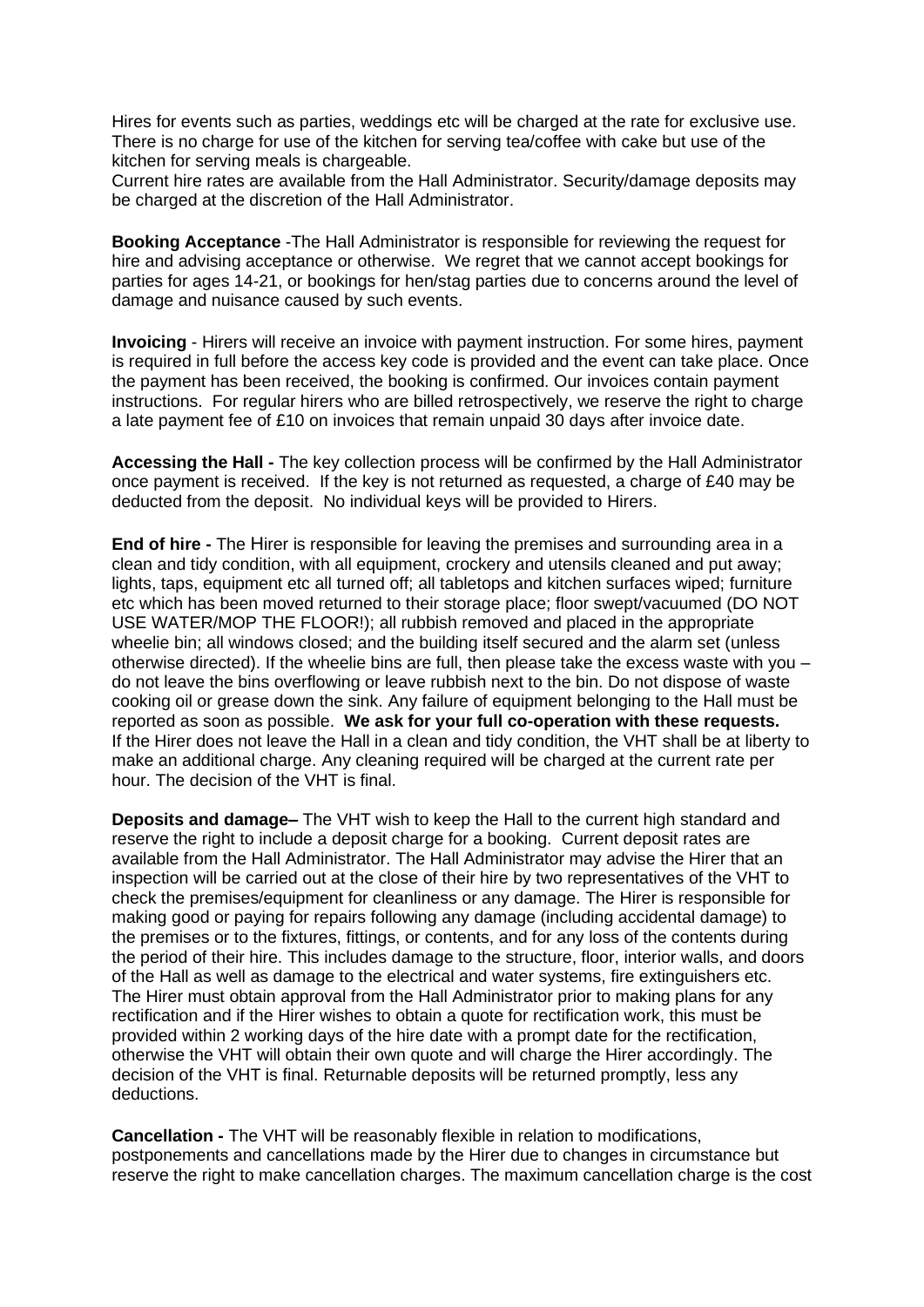of the hire for the event that was cancelled. The cancellation of a single use hire for an event will not be charged if more than 3 months' notice is given, if less than 3 months and more than 1 weeks' notice the cancellation fee will be 50% of the hire charge; if less than 1 weeks' notice is given the cancellation charge will be 100% of the hire charge.

Once a booking is confirmed, the VHT will not hire the room that has been booked to any other user. The VHT reserve the right to cancel a booking (which may be at short notice) in the following circumstances:

- the premises being required for use as a Polling Station for a Parliamentary or Local Election or By-election or Referendum or any such poll
- the VHT reasonably considering that
	- such hiring will lead to a breach of licensing conditions, if applicable, or other legal or statutory requirements
	- $\circ$  unlawful or unsuitable activities will take place at the premises as a result of the hiring
- the premises becoming unfit for the use intended by the Hirer (in the opinion of the VHT or per government guidance)
- an emergency requiring use of the premises as a shelter for victims or those at risk of flooding, snowstorm, fire, explosion, or similar disasters

In any such case the hirer is entitled to a full refund of any monies paid, but the VHT shall not be liable to the Hirer for any resulting direct or indirect loss or damages whatsoever.

# **The Hire**

**Alcohol and Drugs** – If the Hirer wishes to serve alcohol at the event at the Village Hall, the Hirer must email [honeybournehallbookings@yahoo.com.](mailto:honeybournehallbookings@yahoo.com) The administrator will then advise whether the hirer must apply to the local Licensing Authority for a special licence (Temporary Event Notice (TEN)) for the Hirer/bar provider at the Hirer's expense. The Hall Administrator is responsible for compliance with the requirement that no more than 15 TENs can be granted for the premises in any one year. The Hirer is responsible for taking action to avoid excessive consumption of alcohol to prevent disturbance to our neighbours and avoid violent or criminal behaviour. Drunk and disorderly behaviour is not permitted either on the premises or in its immediate vicinity. The Hirer is responsible for not serving alcohol to any person suspected of being drunk or to any person suspected of being under the age of 18. The Hirer is responsible for asking any person suspected of being drunk, under the influence of drugs or who is behaving in a violent or disorderly way to leave the premises in accordance with the Licencing Act 2003. No illegal drugs may be brought onto the premises.

**Alterations and Decorations** – No alterations or additions may be made to the premises, nor may any fixtures be installed, or placards, decorations or other articles be attached in any way to any part of the premises without the prior written approval of the Hall Administrator. Any alteration, fixture or fitting or attachment so approved shall, at the discretion of the VHT, remain in the premises at the end of the hiring. It will become the property of the VHT unless removed by the Hirer who must make good to the satisfaction of the VHT any damage caused to the premises by such removal.

Helium balloons are not allowed in the Hall as they may become loose and interfere with the ceiling fans or become inaccessible in the apex of the ceiling. The Hirer shall not use drawing pins, staples, Sellotape, Blu-tack or any sticky substance (except for white-tack) on the walls or other surfaces and should ask the Hall Administrator if they require notices or decorations to be put up. Decorations should not be of a combustible nature and should never be placed near light fittings or heaters. Care and adult supervision is required around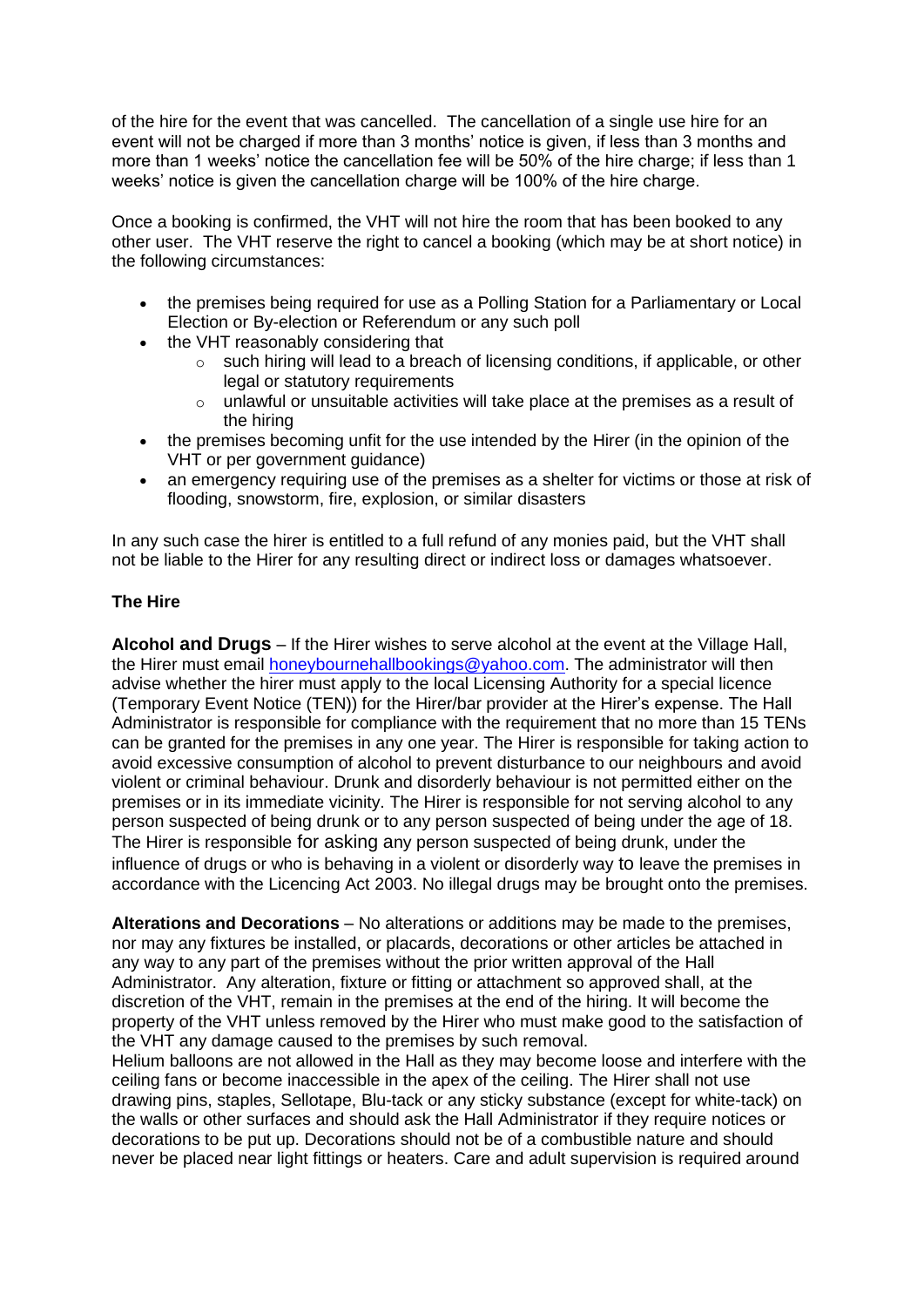tea lights and candles. No naked flames should be unattended. The use of Chinese Lanterns is forbidden.

The hirer is responsible for removing their decorations and all associated materials before they leave. The use of party poppers, party cannons, streamers, confetti, or similar items is not permitted as these can stain the wooden floor.

The Hirer is responsible for not allowing any highly flammable substances to be brought into or used in any part of the Hall premises.

**Animals** - The Hirer shall ensure that no animals (including birds) except guide dogs are brought into the premises, other than by prior agreement with the Administrator. No animals whatsoever are to enter the kitchen at any time.

**Film shows** -Children shall be restricted from viewing age-restricted films classified according to the recommendations of the British Board of Film Classification. Hirers should ensure that they have the appropriate copyright licences for film.

**Fly posting** - The Hirer shall not carry out or permit fly posting or any other form of unauthorised advertisements for any event taking place at the premises and shall indemnify and keep indemnified the VHT accordingly against all actions, claims and proceedings arising from any breach of this condition. Failure to observe this condition may lead to prosecution by the local authority.

#### **Gaming, Betting and Lotteries**

The Hirer shall ensure that nothing is done on or in relation to the Hall in contravention to the law regarding Gaming, Betting and Lotteries.

**Heating** - The Hirer shall not interfere with the heating system in the Hall and is responsible for ensuring that no unauthorised heating appliances are used on the premises when open to the public without the consent of the VHT. Portable Liquefied Propane Gas (LPG) heating appliances shall not be used.

#### **Licencing and activities that are not permitted**

The VHT are responsible for holding a Music Licence which permits the use of copyright music in any form, e.g., record, compact disc, tapes, radio, television or by performers in person. If other licences are required in respect of any activity in the Hall the Hirer is responsible for holding the relevant licence or determining whether the VHT hold it. Performances involving danger to the public or of a sexually explicit nature are not permitted.

**Noise – external** the hall is in a residential area, and we ask that the Hirer ensures that the minimum of noise is made on arrival and departure, particularly late at night and early in the morning, thereby respecting our neighbours. If your guests are making use of the areas outside, then please also be mindful of disturbing nearby residents. The Hirer shall, if using sound amplification equipment, make use of the noise limitation device provided at the premises and comply with any other licensing condition for the premises. Note that to avoid activating the noise limitation device, we recommend that bass is kept low.

**Noise – internal** – the hall is designed to allow more than one activity to take place at the same time, to maximise income for the charity. We ask all hirers to respect the needs of other hirers using another space at the same time as their booking by doing everything possible to avoid causing a nuisance to others.

#### **Childcare Act 2006**

The Hirer shall ensure that any activities for children under eight years of age comply with the provisions of the Childcare Act 2006 and the Safeguarding Vulnerable Groups Act 2006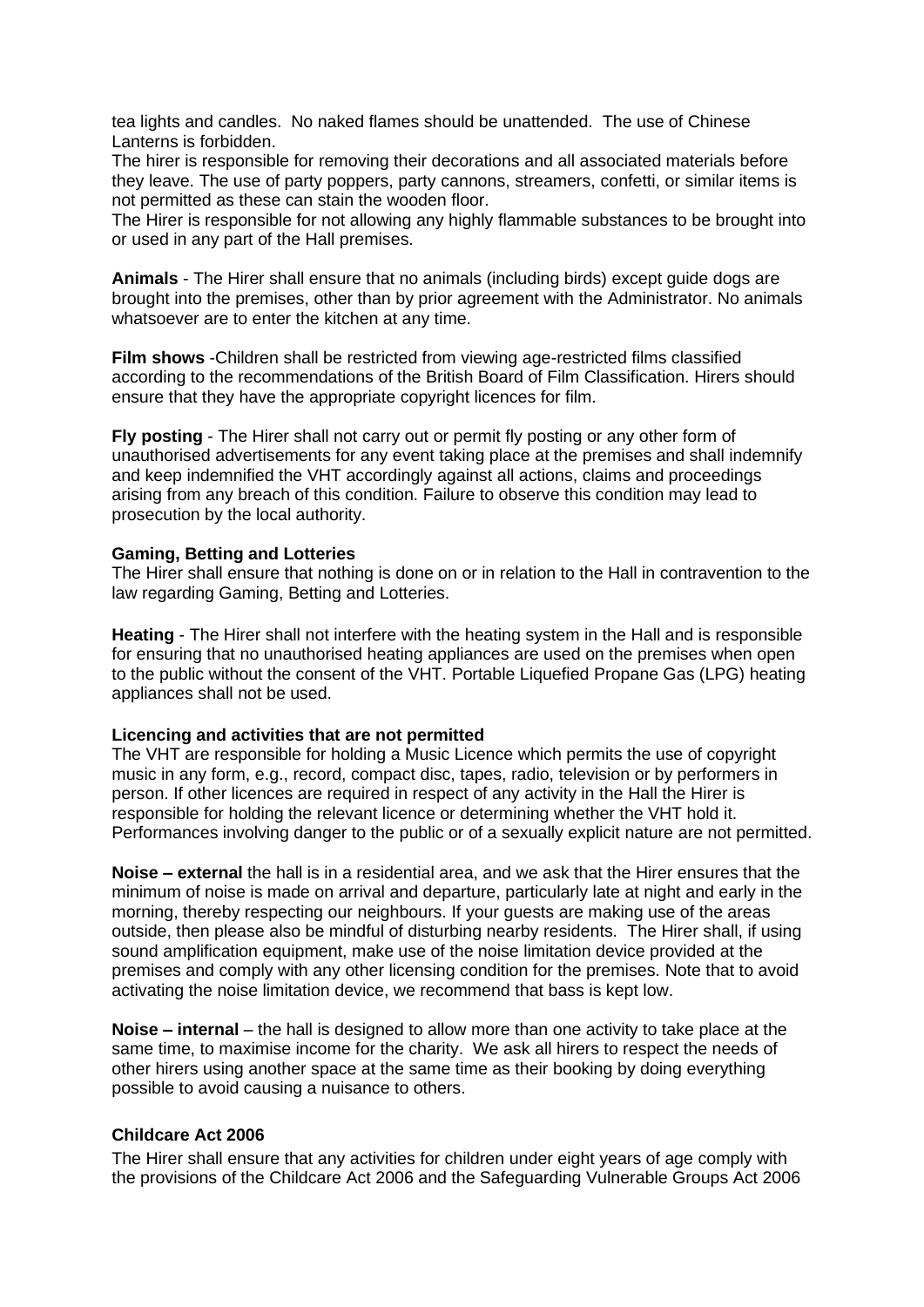and only fit and proper persons who have passed the appropriate Criminal Records Bureau checks should have access to the children. Checks may also apply where children over eight and vulnerable adults are taking part in activities. The Hirer shall provide the Village Hall management committee with a copy of their CRB check and Child Protection Policy on request.

**Sale of goods -**The Hirer shall, if selling goods on the premises, comply with Fair Trading Laws and any code of practice used in connection with such sales. In particular, the Hirer shall ensure that the total prices of all goods and services are prominently displayed, as shall be the organiser's name and address and that any discounts offered are based only on Manufacturers' Recommended Retail Prices.

**Smoking** – The Hall is a strictly non-smoking premises. The Hirer is responsible for making sure that all those present at their event comply with the prohibition of smoking in public places provisions of the Health Act 2006 and regulations made thereunder. The Hirer is responsible for asking any person who breaches this provision to leave the premises. In addition to being a no-smoking facility, the use of electronic cigarettes is also prohibited. Anyone wishing to smoke should go outside of the Hall to the designated area where the ash bin is situated. Please be considerate to other Hall users and do not smoke near open windows or doors.

**Stored equipment** - All equipment and other property (other than that agreed by the Administrator) must be removed at the end of each hiring or fees will be charged for each day or part of a day at the hire fee until the equipment is removed. The VHT accepts no responsibility for any stored equipment or other property brought onto or left at the premises, and all liability for loss or damage is hereby excluded.

The VHT may, use discretion in disposing of any such items by sale or otherwise on such terms and conditions as it thinks fit and charge the Hirer any costs incurred in storing and selling or otherwise disposing of the equipment beyond the agreed storage period.

#### **Health and safety**

The Hirer shall comply with all conditions and regulations made in respect of the premises by the Local Authority, the Licensing Authority, the Hall's Fire Risk Assessment or otherwise, particularly in connection with any event which constitutes regulated entertainment, at which alcohol is sold or provided or which is attended by children. The hirer shall also comply with the Hall's health and safety policy.

No more than the permitted capacity may be present at any event. The permitted capacity is displayed on noticeboards. Hirers must make themselves and any guests aware of the emergency escape routes and fire alarm procedures as displayed in the Hall. Fire exits must not be obstructed under any circumstances.

There is a fire blanket in the kitchen and fire extinguishers at various locations in the Hall.

**Accidents** - There is a First Aid box in the kitchen which contains a GDPR compliant Accident Book. The Hirer must inform the Hall Administrator of all accidents involving injury as soon as possible and complete the relevant section in the Village Hall's Accident Book. Certain types of accident or injury must be reported on a special form to the Health and Safety Executive- this is in accordance with the Reporting of Injuries, Diseases and Dangerous Occurrences Regulations 1995 (RIDDOR). The Hall Administrator may contact the Hirer for information regarding the accident in order to fulfil the RIDDOR requirements.

If you used any of the fire or first aid equipment, please advise the Hall Administrator so that we can replace the necessary items.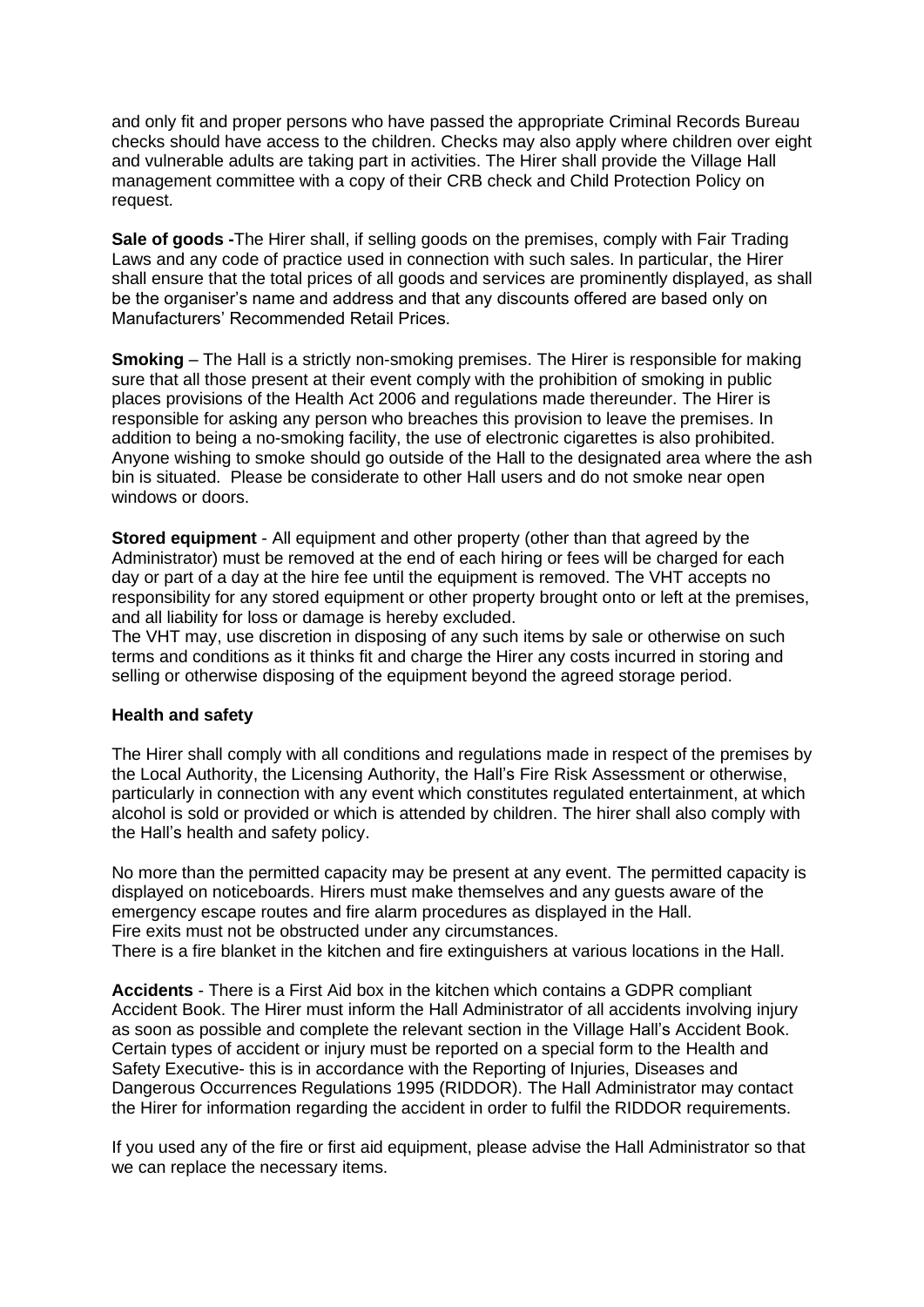Sitting or standing on tables is forbidden.

## **Fire safety**

.

The Hirer is responsible for reading the information in the Hall regarding the action to be taken in event of fire. This includes calling the Fire Brigade and evacuating the Hall. The location and use of fire equipment is shown on a diagram available from the Hall Administrator.

The Hirer shall check the following items:

That all fire exits are unlocked.

That all escape routes are free of obstruction and can be safely used.

That any fire doors are not wedged open.

The Fire and Rescue Service shall be called to any outbreak of fire, however slight, and details of any callouts must be given to the Hall Administrator.

**Food hygiene** - the Hirer shall, if preparing, serving, or selling food, observe all relevant food health and hygiene legislation and regulations. The Hirer is responsible for following requirements about food allergies. Dairy products, vegetables and meat on the premises must be refrigerated and stored in compliance with the Food Temperature Regulations. The fridge and freezer in the Hall kitchen have temperature displays.

**Electric supply and appliance safety** - The Hirer shall ensure that any electrical appliances brought by them or an outside agency (e.g. caterer, disco operator) to the premises and used there shall be safe, in good working order, and used in a safe manner in accordance with the Electricity at Work Regulations 1989 (this includes the requirement for annual Portable Appliance Test/PAT). Where a residual circuit breaker is provided the hirer must make use of it in the interests of public safety. The VHT do not accept any responsibility or liability for any inconvenience or loss, including any consequential loss which may occur due to any power failure - however caused.

#### **Insurance and indemnity**

(a) The Hirer shall be liable for:

(i) the cost of repair of any damage (including accidental and malicious damage) done to any part of the premises including the curtilage thereof or the contents of the premises (ii) all claims, losses, damages and costs made against or incurred by the VHT, Village Hall management committee, their employees, volunteers, agents or invitees in respect of damage or loss of property or injury to persons arising as a result of the use of the premises (including the storage of equipment) by the Hirer, and

(iii) all claims, losses, damages and costs made against or incurred by the VHT, Village Hall management committee, their employees, volunteers, agents or invitees as a result of any nuisance caused to a third party as a result of the use of the premises by the Hirer, and subject to sub-clause (b), the Hirer shall indemnify and keep indemnified accordingly the VHT, the Village Hall management committee and the Village Hall's employees, volunteers, agents and invitees against such liabilities.

(b) The VHT is responsible for taking out adequate insurance to insure the liabilities described in sub-clauses (a)(i) above and may, in its discretion and in the case of noncommercial Hirers, insure the liabilities described in sub-clauses (a) (ii) and (iii) above. The Village Hall shall claim on its insurance for any liability of the Hirer hereunder but the Hirer shall indemnify and keep indemnified the VHT, management committee and the Village Hall's employees, volunteers, agents and invitees against (a) any insurance excess incurred and (b) the difference between the amount of the liability and the monies received under the insurance policy.

(c) Where the Village Hall does not insure the liabilities described in sub-clauses (a)(ii) and (iii) above, the Hirer shall take out adequate insurance to insure such liability and on demand shall produce the policy and current receipt or other evidence of cover to the Hall